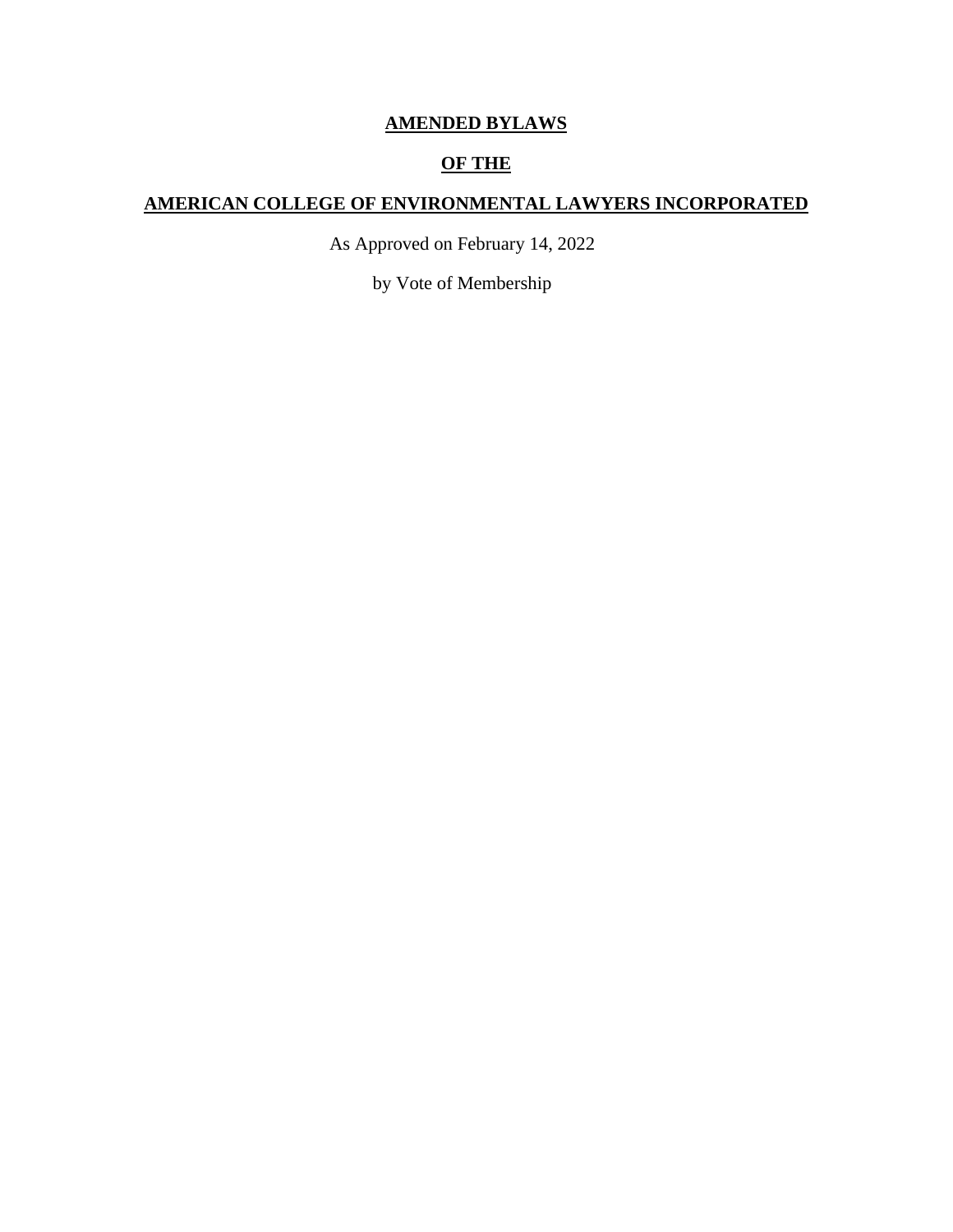# **TABLE OF CONTENTS**

| <b>ARTICLE I.</b>   |  |                                                                       |  |  |
|---------------------|--|-----------------------------------------------------------------------|--|--|
| <b>ARTICLE II.</b>  |  |                                                                       |  |  |
| 1.                  |  |                                                                       |  |  |
| 2.                  |  |                                                                       |  |  |
| <b>ARTICLE III.</b> |  |                                                                       |  |  |
| 1.                  |  |                                                                       |  |  |
| 2.                  |  |                                                                       |  |  |
| 3.                  |  | Qualifications for Becoming Active Fellows in the American College of |  |  |
| 4.                  |  |                                                                       |  |  |
| 5.                  |  |                                                                       |  |  |
| 6.                  |  |                                                                       |  |  |
| 7.                  |  |                                                                       |  |  |
| 8.                  |  |                                                                       |  |  |
| <b>ARTICLE IV.</b>  |  |                                                                       |  |  |
| 1.                  |  |                                                                       |  |  |
| 2.                  |  |                                                                       |  |  |
| 3.                  |  |                                                                       |  |  |
| $\overline{4}$ .    |  |                                                                       |  |  |
| 5.                  |  |                                                                       |  |  |
| <b>ARTICLE V.</b>   |  |                                                                       |  |  |
| 1.                  |  |                                                                       |  |  |
| 2.                  |  |                                                                       |  |  |
| 3.                  |  |                                                                       |  |  |
| 4.                  |  |                                                                       |  |  |
| 5.                  |  |                                                                       |  |  |
| 6.                  |  |                                                                       |  |  |
| 7.                  |  |                                                                       |  |  |
| 8.                  |  |                                                                       |  |  |
| 9.                  |  |                                                                       |  |  |
| <b>ARTICLE VI.</b>  |  |                                                                       |  |  |
| 1.                  |  |                                                                       |  |  |
| 2.                  |  |                                                                       |  |  |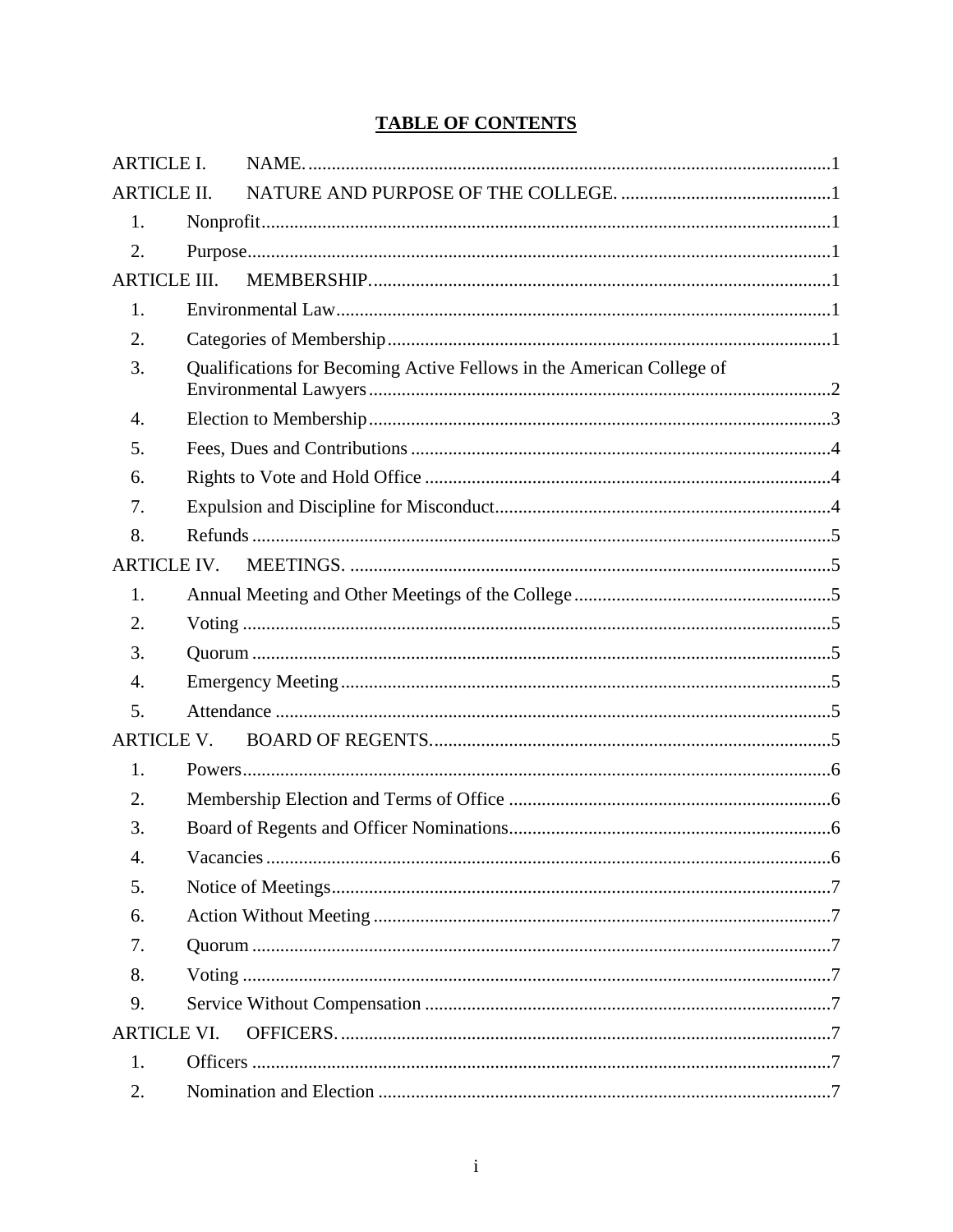| 3.                 |  |  |
|--------------------|--|--|
| 4.                 |  |  |
| .5.                |  |  |
| 6.                 |  |  |
| 7 <sub>1</sub>     |  |  |
| 8.                 |  |  |
|                    |  |  |
| $\mathbf{1}$ .     |  |  |
| $\overline{2}$ .   |  |  |
| 3.                 |  |  |
| 4.                 |  |  |
| 5.                 |  |  |
|                    |  |  |
| $\mathbf{1}$ .     |  |  |
| $\overline{2}$ .   |  |  |
| <b>ARTICLE IX.</b> |  |  |
|                    |  |  |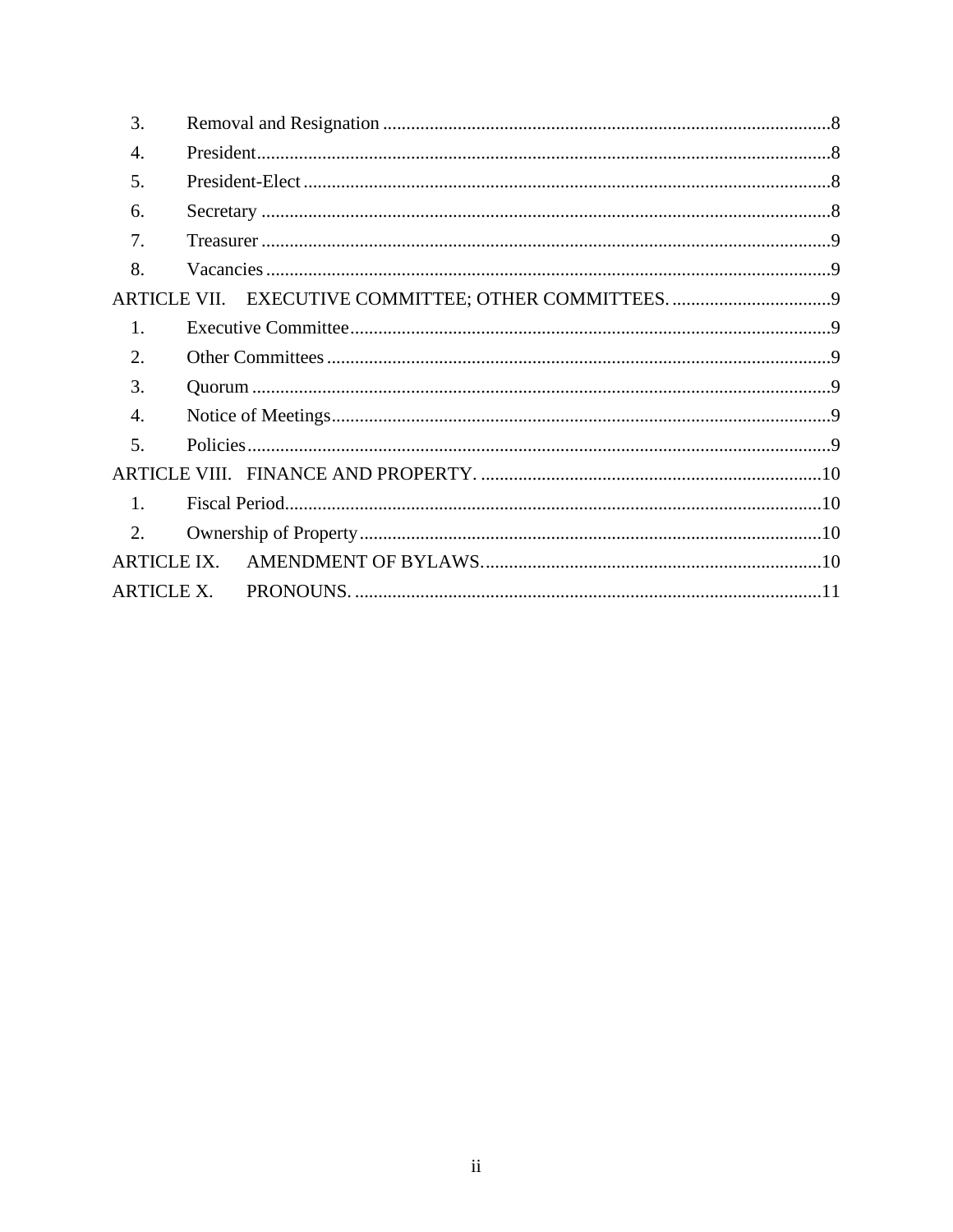#### **BYLAWS**

#### **OF**

#### **AMERICAN COLLEGE OF ENVIRONMENTAL LAWYERS**

#### <span id="page-3-0"></span>**ARTICLE I. NAME.**

The name of this Delaware nonprofit corporation is the "American College of Environmental Lawyers Incorporated" hereinafter referred to as "the College."

### <span id="page-3-1"></span>**ARTICLE II. NATURE AND PURPOSE OF THE COLLEGE.**

<span id="page-3-2"></span>**1. Nonprofit**. The College is not organized for pecuniary gain or profit, incidental or otherwise, and no part of the income of the College may inure to the benefit of any individual, except that reasonable compensation may be paid for services rendered.

<span id="page-3-3"></span>**2. Purpose**. The College is a professional association that brings together lawyers who are distinguished by their experience and high standards in the practice of environmental law. College members are dedicated to maintaining and improving those standards, ensuring the administration of justice and the ethics of their profession, and contributing to the development of environmental law. By reason of their abilities and integrity, members of the College will contribute to its goals and accomplishments and enjoy its good fellowship.

### <span id="page-3-4"></span>**ARTICLE III. MEMBERSHIP.**

<span id="page-3-5"></span>**1. Environmental Law**. For purposes of membership eligibility in the College, the practice of environmental law is intended to be broad in scope and encompass the protection of public health, the environment, and natural resources.

<span id="page-3-6"></span>**2. Categories of Membership**. There shall be five (5) categories of membership in the College as follows: (a) Charter Fellows, (b) Active Fellows, (c) Emeritus Fellows, (d) Reserve Fellows, and (e) Honorary Fellows. Each of these categories of Fellows is described below. In addition, the Board of Regents may, at its sole discretion, create an International Affiliate Fellow membership status for outstanding lawyers from foreign countries who have achieved preeminence in the field of environmental law within the jurisdiction in which they are licensed to practice. If the Board of Regents creates an International Affiliate Fellow membership category, then it is the Board's responsibility to develop appropriate policies, membership criteria, and procedures to identify, vet, and select candidates for admission as International Affiliate Fellows.

**(a) Charter Fellows.** In recognition of their efforts in establishing the College, all persons elected in 2007 are designated Charter Fellows. All references to Active Fellows include Charter Fellows.

**(b) Active Fellows.** Except as provided by unanimous consent of the Board of Regents, any lawyer in the practice of law who is licensed to practice in the highest court of any state or jurisdiction of the United States, and who has had substantial experience in environmental law for not less than fifteen (15) years, and whose professional activities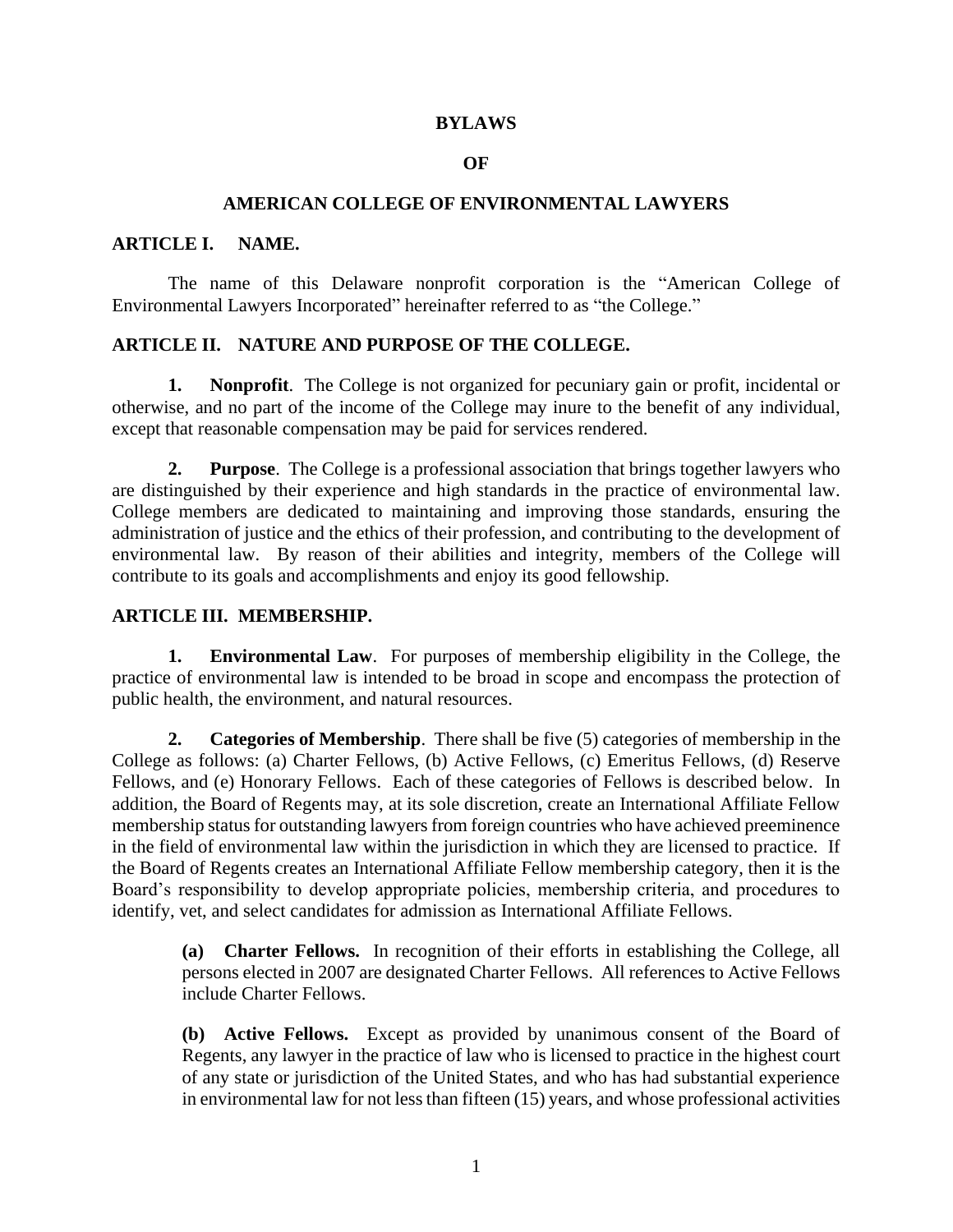have been at least 50% in the area of environmental law for the five years prior to nomination for membership, shall be eligible for election as an Active Fellow of the College.

**(c) Emeritus Fellows.** Active Fellows may elect to become Emeritus Fellows when they choose to retire and cease to engage in the active practice or teaching of environmental law for a fee. Emeritus Fellows shall have all the rights of Active Fellows, including the right to vote and hold office, but they shall be relieved of the obligation to pay dues. Emeritus Fellows are encouraged to remain actively engaged in College activities, but they are not subject to the expectations of active engagement applicable to Active Fellows.

**(d) Reserve Fellows.** Fellows who move to in-house positions in for-profit corporations but wish to reserve their places as Fellows in the College should they return to the private, academic, government, or non-profit practice of law shall become Reserve Fellows of the College. Reserve Fellows are restricted from participating in College activities or otherwise benefiting from membership in the College. Reserve Fellows shall not be required to pay dues or fulfill other obligations of College membership. Reserve Fellows who subsequently leave their corporate in-house positions may be reinstated in the College by giving written notice to the President of the College of their wish to resume their roles as Active Fellows, getting the approval of the President for their return to Active Fellow status, and paying their membership dues for that year. Such reinstated Fellows shall be afforded all the benefits – and be required to fulfill all obligations – of Active Fellows of the College.

**(e) Honorary Fellows.** Members of the legal profession, including judges, and preeminent observers of environmental law who have made substantial contributions to the field of environmental law shall be eligible for election as Honorary Fellows of the College, provided that thirty (30) days' notice of their nomination is given to the Board of Regents prior to the Board's voting on their nomination. No more than two (2) Honorary Fellows may be elected in any year. Honorary Fellows shall not have the voting rights of Active Fellows and will be relieved of the obligation to pay dues and induction fees.

<span id="page-4-0"></span>**3. Qualifications for Becoming Active Fellows in the American College of Environmental Lawyers**. Membership in the College as Active Fellows shall be limited to lawyers in private practice, government service, academia or not-for-profit organizations in the field of environmental law who have not only achieved preeminence in the field of environmental law but who have also helped others in the field by sharing knowledge through writing, speaking, or teaching.

Membership in the College shall be limited to those lawyers who are outstanding and considered to be the best lawyers nationally and/or within individual states or jurisdictions in which they practice or are licensed to practice.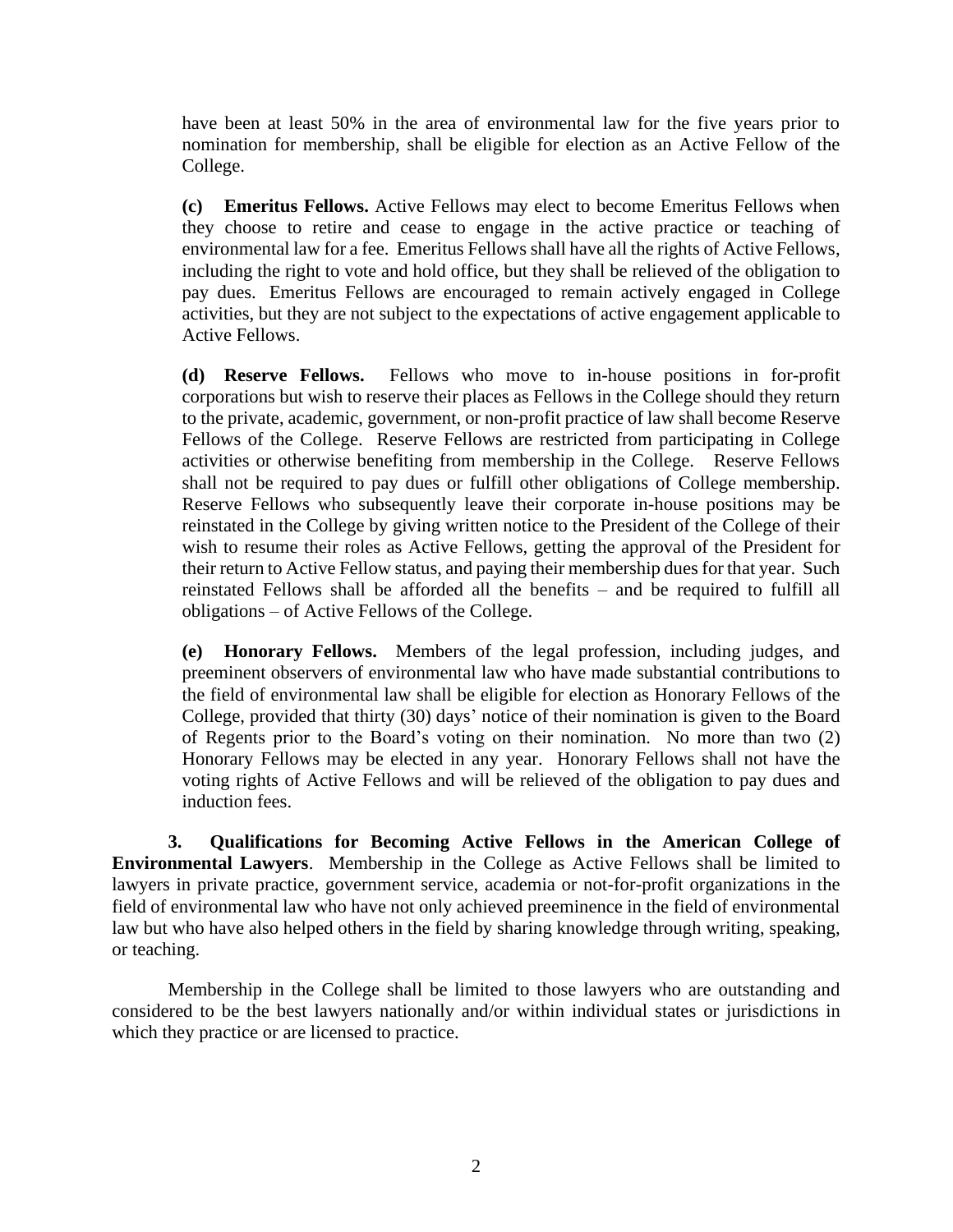High ethical and moral standards and excellent character are indispensable attributes of any individual who is admitted to membership and no one shall be admitted to membership in the College who lacks these qualities.

Election to the College as an Active Fellow is limited to those who are actively engaged in environmental legal work or the teaching of environmental law. Membership shall not be limited to one area of environmental practice and should include outstanding lawyers and teachers from all fields of environmental practice who meet the qualification requirements.

No person otherwise qualified shall be excluded from consideration for membership or denied membership in the College on the basis of race, color, sex, sexual orientation, gender expression or identity, age, religion, ethnic or national origin, disability, military or veteran status, marital status, or citizenship.

Geographic location of those who are elected as Active Fellows in the College shall not be arbitrarily concentrated in metropolitan areas or denied to any area of the United States or its territories or tribal regions.

<span id="page-5-0"></span>**4. Election to Membership.** The Board of Regents, Executive Committee, and individual College Fellows all play a role in the nomination and election of new members. Their roles are as follows.

The President shall appoint a Membership Committee. The Membership Committee's duties shall include the initiation of nominations for Fellowship, the consideration of proposed nominations, and the fulfillment of assignments made to it by the President of the College or by the Board of Regents. Each Committee member shall be appointed for a term of three years, and may be reappointed for succeeding terms. The Membership Committee shall consist of a chair and as many other Active Fellows as the President shall determine.

The Membership Committee may nominate candidates for membership by acting upon nomination proposals received from any Active or Emeritus Fellows. Those Fellows choosing to propose candidates for membership shall support their nominations by statements of their nominees' qualifications in forms identified by the Membership Committee. Fellows may not nominate lawyers from their own firms, academic institutions, government agencies, or not-forprofit organizations. No nomination shall be accepted from someone who is related by birth or marriage to the nominee. Each nomination shall be filed with the chair of the Membership Committee. A member of the Membership Committee shall not participate in the Committee's consideration of a professional colleague or relative of that Committee member.

When a nominated individual is a member of an entity which is already represented in the College by two or more Active Fellows, the nomination papers for that individual must specifically note that fact and must provide information which differentiates the nominee from the other members of the firm or entity who are members of the College. Relevant information would include, but not be limited to, the size of the firm or entity, the location of practice of the nominee and the locations of practices of the existing members, the type of environmental practice of the firm or entity, any special skills of the nominee, and the relative activity or inactivity of the other members in practice at the nominee's firm or entity.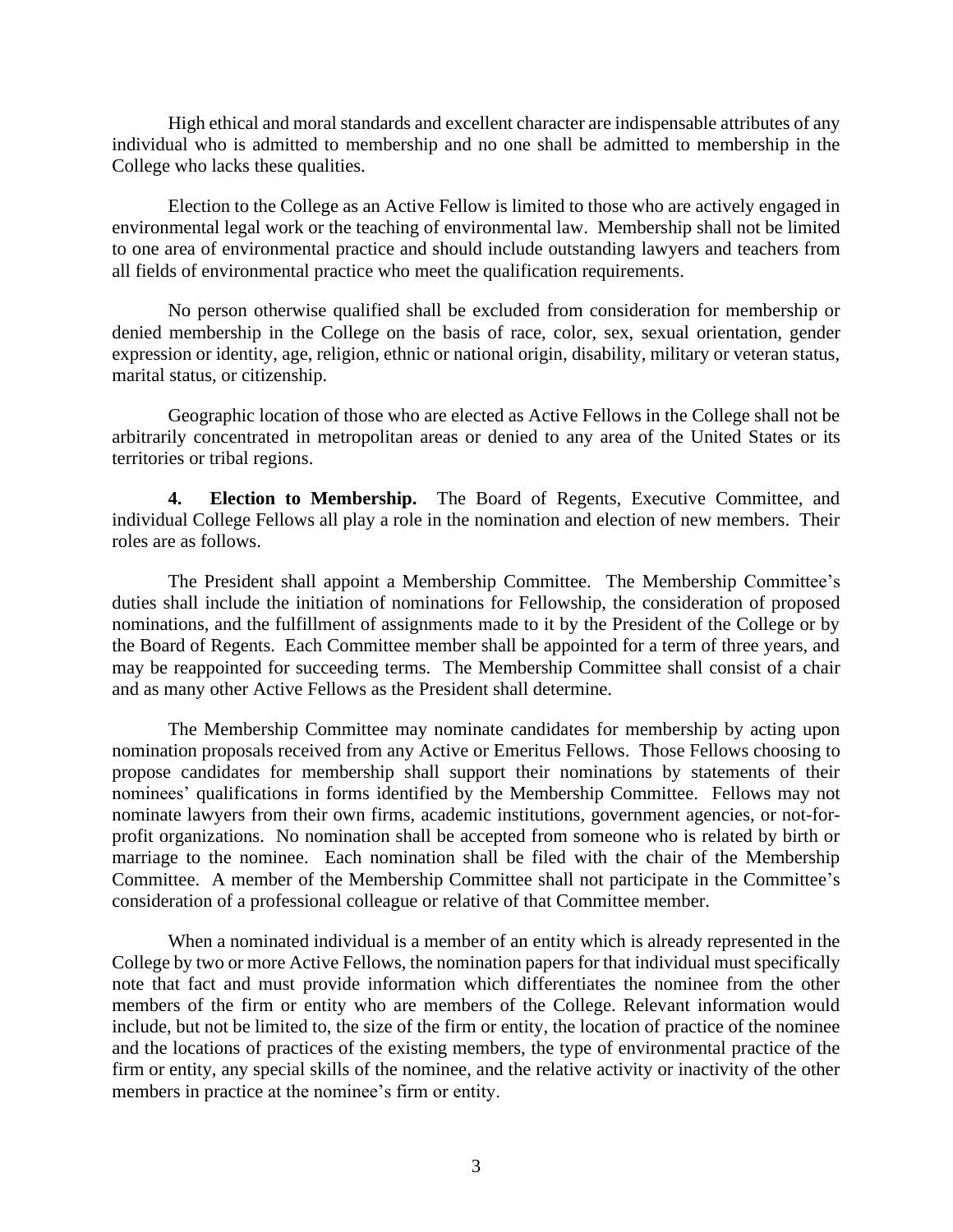The names of all nominees shall be circulated to the Executive Committee and all Fellows for comment prior to submission of the nominations by the Membership Committee to the Board of Regents for consideration. If 25% of the Fellows object to the election of any nominee, then the nomination of that individual will not be submitted to the Board of Regents for consideration.

After receipt of the recommendations of the Membership Committee, the Board of Regents shall vote upon whether the nominees shall be elected to Membership. The affirmative vote of two-thirds of the voting Regents is required to elect a Fellow. The Board of Regents may reconsider and revoke their decision to elect a nominee to Membership at any time before the nominee is inducted if information becomes available that the nominee does not meet the standards for admission to the College.

The Membership Committee shall establish and implement a schedule and process for receipt and consideration of nominations on at least an annual basis.

<span id="page-6-0"></span>**5. Fees, Dues and Contributions**. The Board of Regents shall, from time to time, determine the amount of annual dues and contributions chargeable to Active Fellows. Honorary Fellows and Emeritus Fellows are not required to pay dues or contributions. The Board of Regents may make distinctions in the dues and contributions charged to Active Fellows depending on the type of practice or position they maintain. The Board of Regents may also determine the amount of an induction fee chargeable to each newly elected Active Fellow. Honorary Fellows are not required to pay an induction fee.

The calendar year shall be the fiscal year of the College. On or before December 1, the Treasurer shall send each Active Fellow, by first class mail or electronic mail, a statement of the dues owed for the next fiscal year, specifying that the dues are payable on receipt of the statement.

Promptly following each induction, the Treasurer shall send to each newly elected Active Fellow, by first class mail or electronic mail, a statement of the amount of any duly established induction fee, specifying that the fee is payable on receipt of the statement. If the fee is not paid within three months of the newly elected Fellow's induction, such membership automatically terminates and that inductee's name shall not be included in the roster of Fellows of the College.

<span id="page-6-1"></span>**6. Rights to Vote and Hold Office**. The right to vote and to hold office in the College shall be limited to Active Fellows and Emeritus Fellows.

<span id="page-6-2"></span>**7. Expulsion and Discipline for Misconduct.** The Board of Regents, by a vote of two-thirds of those present at a meeting conducted in person or via telephone, and entitled to vote, may expel from membership, call for the resignation of, or otherwise discipline or censure any Fellow of the College for reasonable cause which includes, but is not limited to, misconduct in the Fellow's relationship with the College; conduct discreditable to the College or the profession; or conduct injurious or derogatory to the order, dignity, peace, reputation, interests, purposes and objectives of the College. A Fellow charged with such misconduct shall be given written notice of the charges, mailed to the Fellow's address appearing on the membership roster, and provided an opportunity for a hearing at a time and place designated in the notice, not less than twenty (20) days from the date of the mailing. The Board of Regents may delegate a committee of members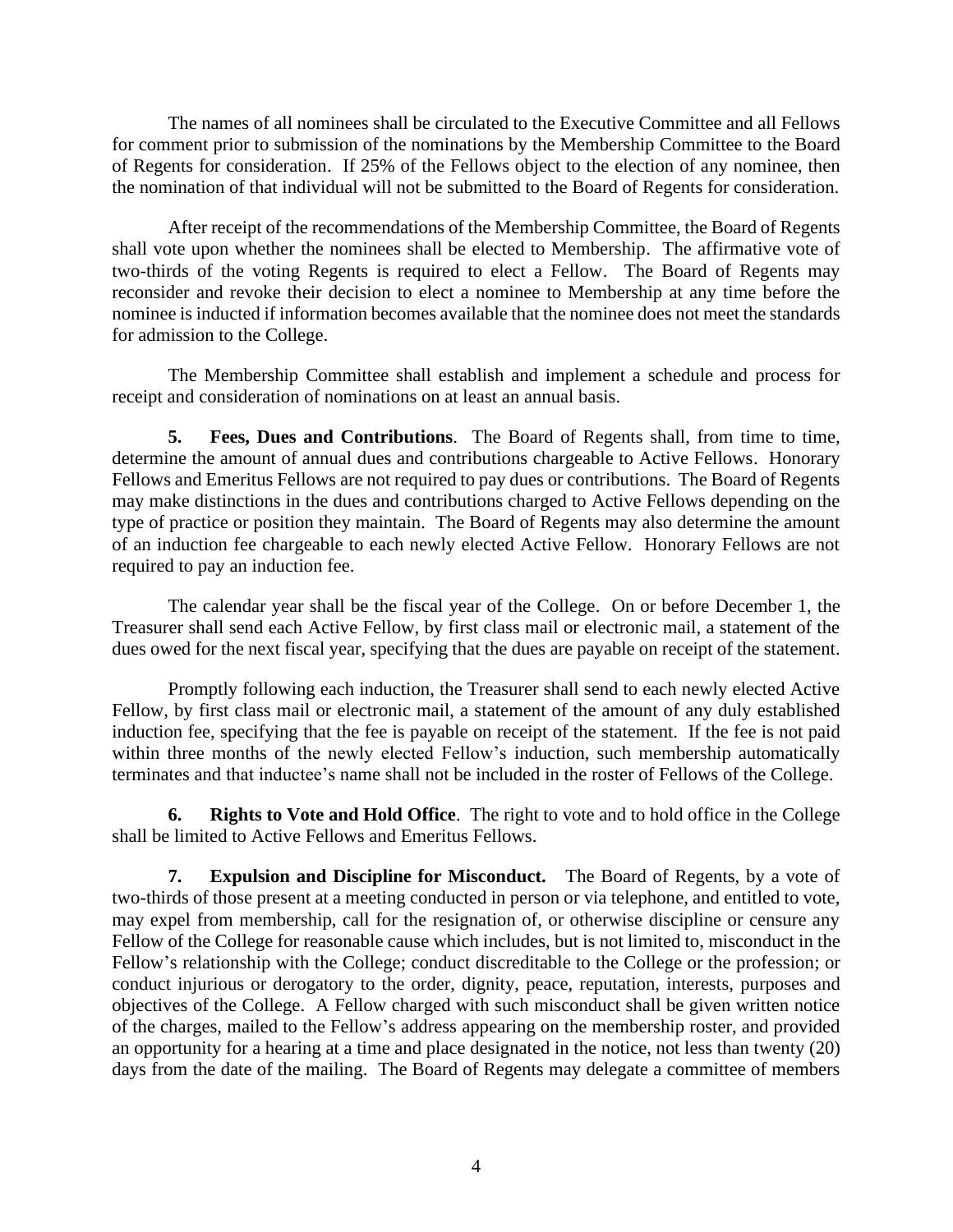to investigate the matter and conduct such a hearing and to report its conclusions to the Board of Regents, which may act upon the report without further notice or hearing.

Any Fellow disbarred from the practice of law pursuant to disciplinary procedures of any bar organization or of any court shall cease to be a Fellow of the College.

Any Fellow who is more than three (3) months delinquent in the payment of membership dues may be dropped from membership and shall not be eligible for reinstatement to membership in the College until the delinquency has been remedied. The Treasurer shall notify a Fellow of prospective termination of membership for nonpayment of dues by electronic mail or by notice mailed to the Fellow's address appearing on the membership roster, not less than fifteen (15) days prior to the date of termination; if payment is not received by the College by the 16th day, the Fellow's membership may be terminated.

<span id="page-7-0"></span>**8. Refunds**. No dues shall be refunded to any Fellow whose membership terminates for any reason, unless such refund is approved by the Board of Regents.

## <span id="page-7-1"></span>**ARTICLE IV. MEETINGS.**

<span id="page-7-2"></span>**1. Annual Meeting and Other Meetings of the College**. The College shall hold an annual meeting and any other meetings called in accordance with these bylaws. Meetings of the College may be called at any time by the President or by the Board of Regents or upon a written request of not less than twenty percent of the Active Fellows. At least thirty (30) days advance notice of the time and method of any meeting must be given by the Secretary by mail, postage prepaid, or by electronic mail addressed to all Fellows at their addresses as listed in the roster of Fellows. Meetings may be held in person, by telephone conference, or any method authorized by Delaware law.

<span id="page-7-3"></span>**2. Voting**. At all meetings of the College, each Active Fellow and Emeritus Fellow may vote by any means authorized by Delaware law, including accepted methods of electronic communications. At all elections of Regents, each Active Fellow and Emeritus Fellow may cast as many votes as there are Regents to be elected but may cast no more than one (1) vote for any one candidate. Election of Regents and the passage of all resolutions shall require a majority of the Active Fellows and Emeritus Fellows voting, unless, by provision of law, bylaw or prior resolution, a greater number shall be required.

<span id="page-7-4"></span>**3. Quorum**. The participation of 20% of Active Fellows (exclusive of Regents) whose presence shall be counted either in person or signified by vote delivered in writing by mail, electronic mail, or other means authorized by Delaware law, shall constitute a quorum.

<span id="page-7-5"></span>**4. Emergency Meeting**. In case of an emergency, the President may call an emergency meeting of the College, giving as much notice as is possible by electronic mail and/or telephone to all Fellows.

<span id="page-7-6"></span>**5. Attendance**. All Fellows of every category (except Reserve Fellows) shall be entitled to attend any meeting of the College and to speak upon all issues discussed.

### <span id="page-7-7"></span>**ARTICLE V. BOARD OF REGENTS.**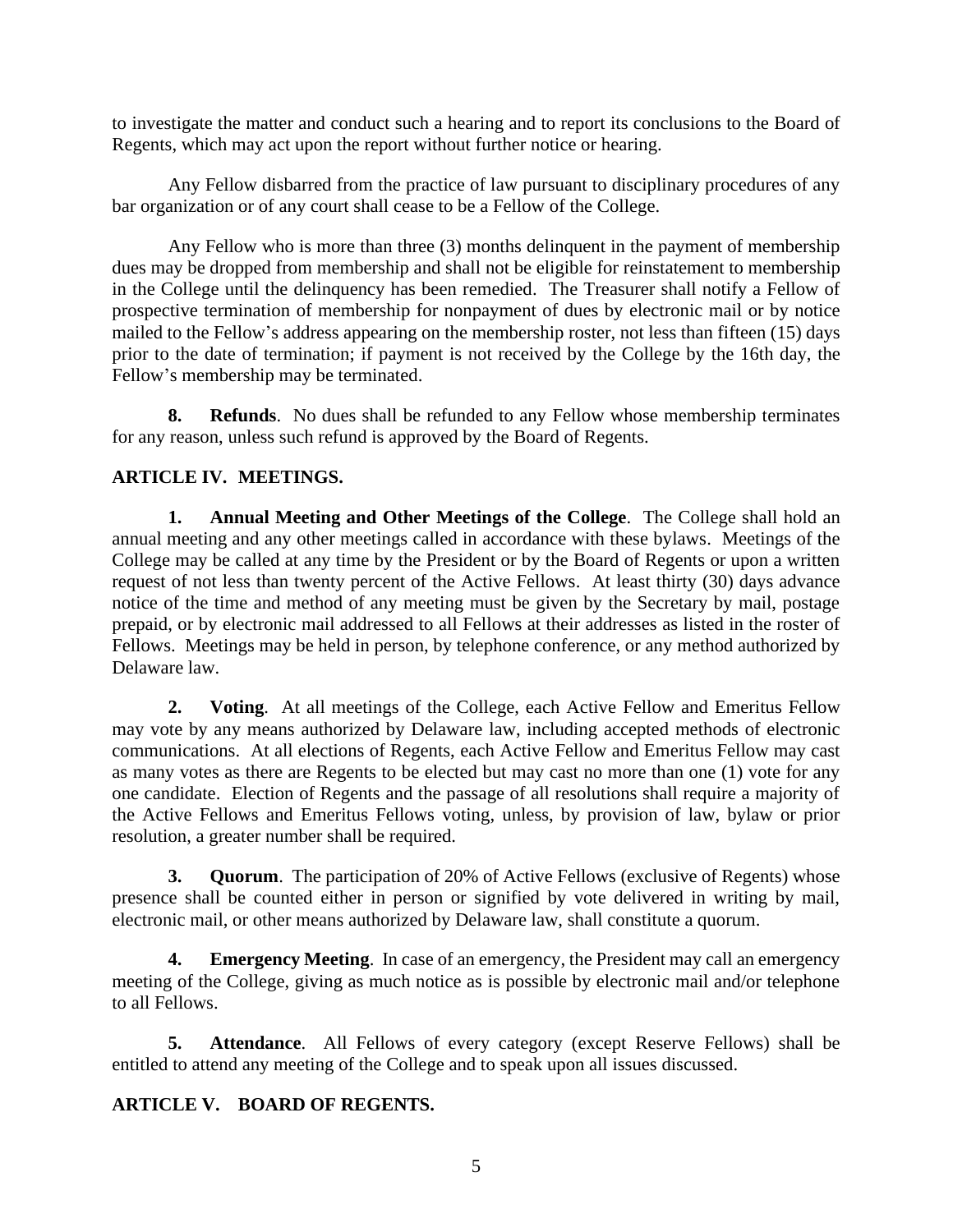<span id="page-8-0"></span>**1. Powers**. The Board of Regents shall provide direction for and shall exercise oversight with regard to the activities of the College that pertain to its mission within the legal profession. The Board of Regents shall exercise control and management of all property, business and affairs of the College, and may adopt any procedure or method of performing its duties, including the delegation of duties, or otherwise, which it believe to be in the best interests of the College, unless otherwise provided by law or by these bylaws or prior resolution. Consistent with these powers, the Board of Regents has delegated to the College's officers and Executive Committee the control of the day-to-day business and affairs of the College. The officers and Executive Committee have the authority to adopt any procedures or performance methods necessary for accomplishing their work in a manner that they believe to be in the best interests of the College, unless otherwise provided by law or by these bylaws or prior resolution.

<span id="page-8-1"></span>**2. Membership Election and Terms of Office**. The Board of Regents shall set by resolution the number of Regents, which shall consist of no more than 25 and no fewer than 12 Regents elected from among the Fellows by the Active Fellows. Each Regent shall serve for a term of up to three (3) years, but the terms shall be staggered so that no fewer than four (4) Regents shall be elected at each annual meeting of the College. The term of office of each Regent shall commence at the conclusion of the annual meeting of members at which the Regent was elected, and shall end at the conclusion of the annual meeting of members at which a successor is elected.

<span id="page-8-2"></span>**3. Board of Regents and Officer Nominations**. At least one hundred twenty (120) days prior to the annual meeting of the College, the President-Elect shall appoint an Elections Committee composed of at least five (5) Active Fellows in good standing, not more than three (3) of whom shall be Regents. The President-Elect shall serve as chair of the Elections Committee. The Elections Committee shall nominate as many members for election as Regents as there will be vacancies to be filled at the annual meeting, and shall nominate the officers. The Elections Committee shall report all such nominations to all Fellows at least sixty (60) days prior to the annual meeting. Other nominations for the Board of Regents may be made by a writing signed by not less than ten (10) Active Fellows of the College, and submitted to the Secretary not less than thirty (30) days prior to the annual meeting of the College.

No more than two (2) of the nominees for Regent in any year shall be incumbents having served one (1) full three-year term.

No Regent, who shall have failed to attend a majority of the annual, midyear or special meetings during the Regent's term of office without having been excused by the Board of Regents, shall be eligible for reelection for a consecutive term.

No Regent shall serve more than two (2) terms of three (3) years each consecutively, but a Regent who has served two (2) such terms shall, after one (1) year out of office, again be eligible for election.

<span id="page-8-3"></span>**4. Vacancies**. Vacancies on the Board of Regents shall be filled for the unexpired term by election at the next annual meeting of the College following the occurrence of such vacancy. The Board of Regents may appoint an eligible Fellow to serve as Regent until the vacancy is filled by election.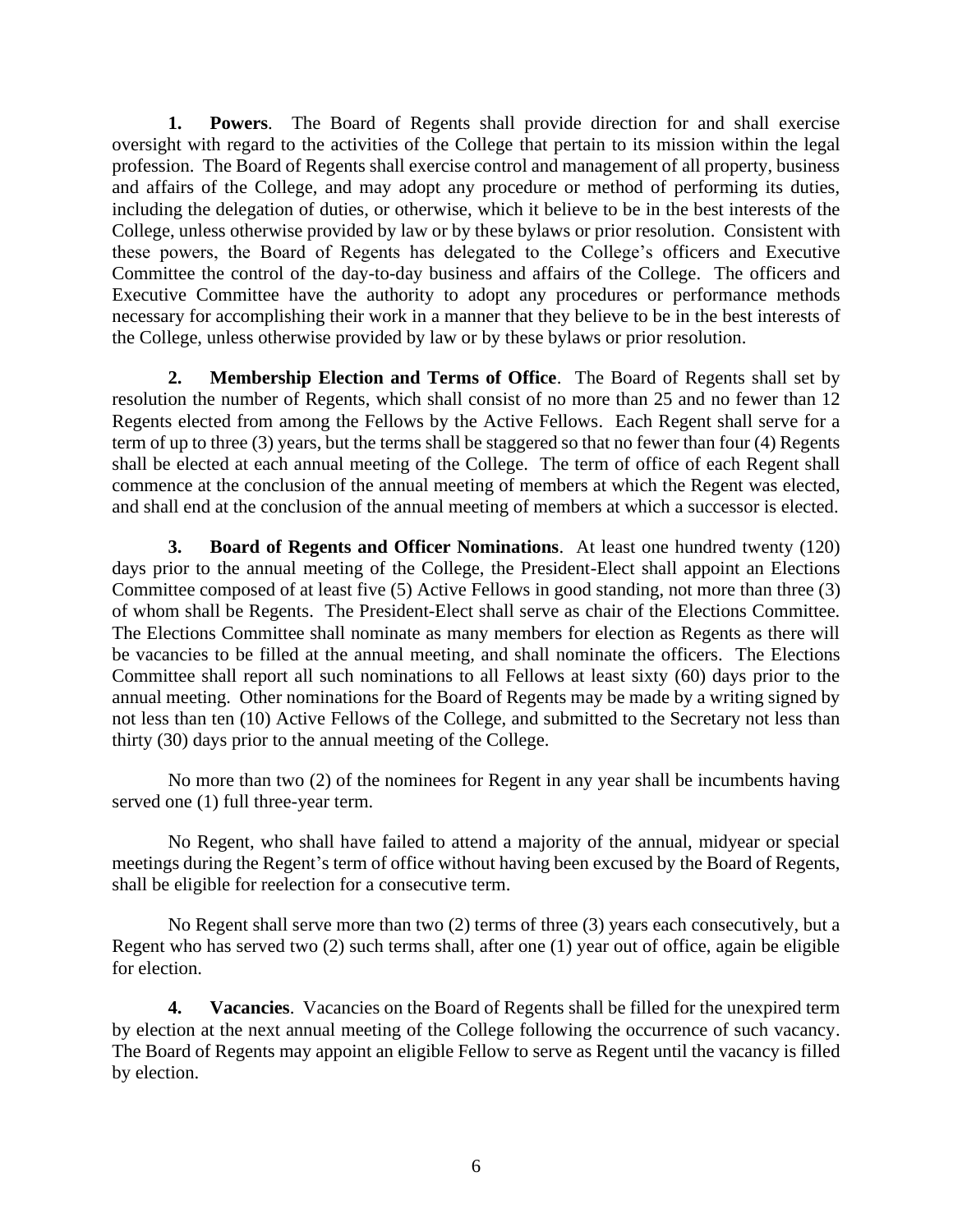<span id="page-9-0"></span>**5. Notice of Meetings**. The Secretary shall cause written notice of any meeting of the Board of Regents to be given to each Regent and each individual who is nominated to serve as a Regent and who, in the event of election, would take office at or prior to the meeting. Notice of the time and place or method of meetings shall be delivered by first class mail, telephone, or electronic mail or any method authorized by Delaware law to each Regent at that Regent's address as it is shown on the records of the College. If the notice is mailed, it shall be deposited in the United States mail, at least twenty days before the time of the holding of the meeting; if the notice is delivered personally, by telephone or by electronic mail, it shall be delivered at least 15 days before the time of the holding of the meeting.

<span id="page-9-1"></span>**6. Action Without Meeting**. Any action required or permitted to be taken at any meeting of the Board of Regents may be taken without a meeting if written consent to such action is signed by all the Regents, and such written consent is filed in lieu of minutes of such meeting. For purposes of this section, signed written consent includes electronic mail sent from the electronic mail address of the Regent.

<span id="page-9-2"></span>**7. Quorum**. A majority of the Regents, whose presence may be counted in person or by written statement delivered by mail, electronic mail, or other means authorized by Delaware law, shall be necessary to constitute a quorum for the transaction of business, except to adjourn.

<span id="page-9-3"></span>**8. Voting**. Votes by the Regents may be taken only when a quorum is present. A majority of the Regents present and voting in favor of any proposed action by the Board of Regents shall be sufficient to carry the proposed action, with the exception of the election, expulsion, or discipline of Fellows for which two-thirds of the voting Regents shall be required.

<span id="page-9-4"></span>**9. Service Without Compensation**. Regents shall serve without compensation, but may receive reimbursement for authorized out-of-pocket expenses incurred on behalf of the College.

## <span id="page-9-5"></span>**ARTICLE VI. OFFICERS.**

<span id="page-9-6"></span>**1. Officers**. The officers of the College shall be the President, President-Elect, Secretary, Treasurer, and Immediate Past President.

The Board of Regents may appoint such other officers, assistant officers and agents as it may deem necessary, and shall delegate to such officers their respective powers and duties.

<span id="page-9-7"></span>**2. Nomination and Election**. The President-Elect, Secretary and Treasurer of the College shall be nominated from the Fellows of the College by the Elections Committee in the manner provided in Article V of these bylaws. Other nominations for such officers may be made by a writing signed by not less than three (3) Regents entitled to vote for the election of such officers and submitted to the Secretary not less than thirty (30) days prior to the meeting of the Board of Regents at which officers are to be elected.

The officers, other than the President, shall be elected by the Board of Regents at its annual meeting which shall coincide with the annual meeting of the College. The term of each officer shall be one (1) year, ending during the annual meeting of the College following the election of the officer's successor. The President-Elect shall succeed to the Presidency at the annual meeting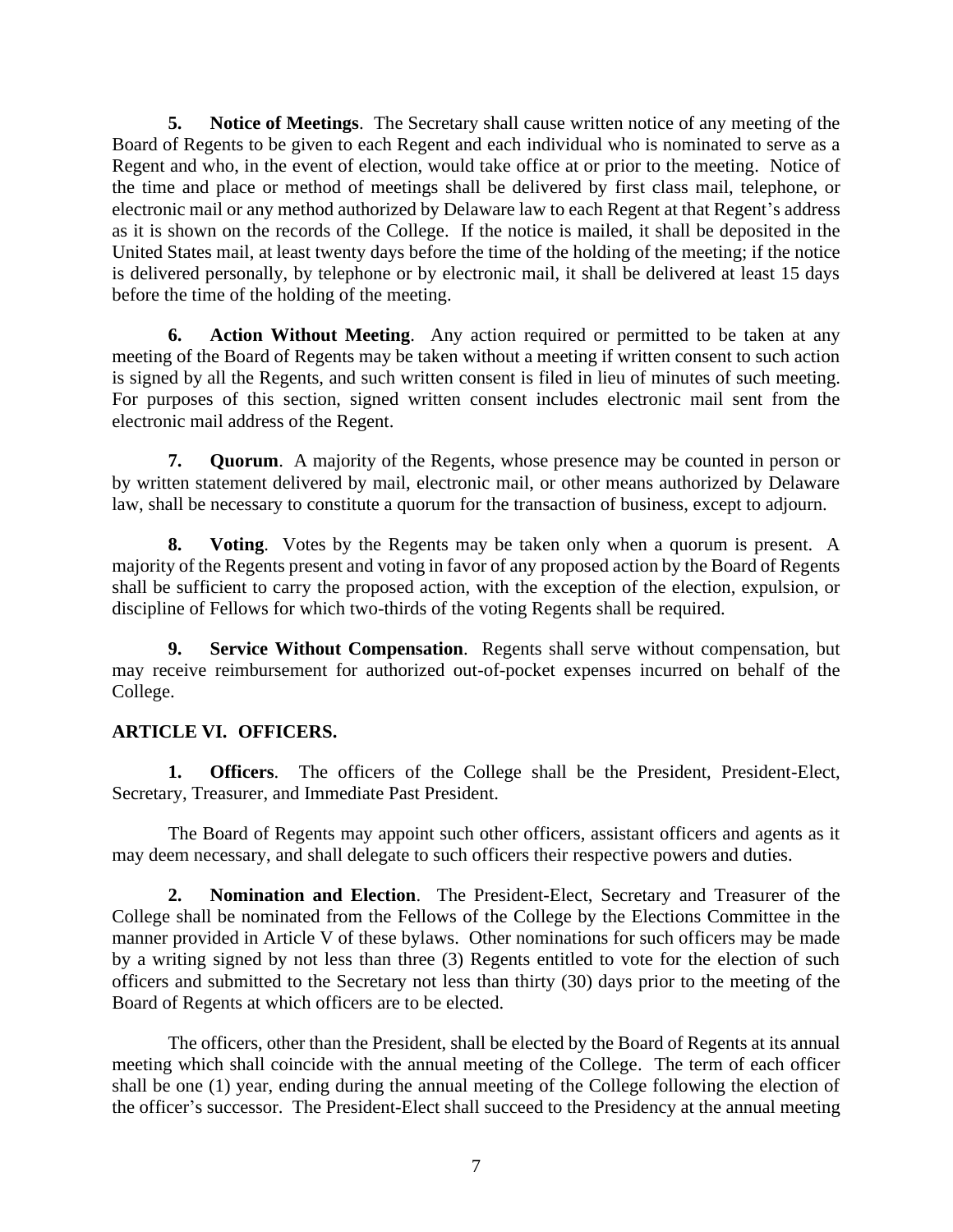of the College following that individual's election as President-Elect. Upon earlier removal, resignation or death of the President, the President-Elect shall succeed to the Presidency. In the event the President-Elect is required to fill an unexpired term as President, the President-Elect shall serve as President for both the remainder of the unexpired term and for the term for which the President-Elect was elected. The President, President-Elect, Secretary and Treasurer of the College shall serve as Regents during their terms of office with full voting powers. Following the expiration of a completed term of office as President, the Immediate Past President shall become a member of the Board of Regents for the year following such term, and thereafter shall become a nonvoting Honorary Regent with the right to attend all meetings of the Board of Regents for the next four (4) years.

<span id="page-10-0"></span>**3. Removal and Resignation**. Any officer may be removed, with or without cause, by a resolution of the Board of Regents at a regular or special meeting of the Board of Regents. Any officer may resign at any time by giving written notice to the President and the Secretary of the College.

<span id="page-10-1"></span>**4. President**. The President shall be the chief executive officer of the College and, subject to the control of the Board of Regents, shall have general supervision, direction and control of the affairs of the College. The President shall preside at all meetings of the College, including all meetings of the Board of Regents and the Executive Committee; shall be ex officio a member of all standing committees; shall have the general powers and duties of management usually vested in the office of President of a corporation, including the power to appoint all committees of the College; and shall have such other powers and duties as may be prescribed by the Board of Regents or the bylaws. The President shall have the discretion to add duties to the officers on the condition that the affected officer consents to or the Board of Regents approves such additional duties.

<span id="page-10-2"></span>**5. President-Elect**. In the absence or disability of the President, the President-Elect shall perform all the duties of the President; and when so acting shall have the powers of and be subject to all the restrictions upon the President. The President-Elect shall have such other powers and perform such other duties as from time to time may be prescribed by the Board of Regents.

<span id="page-10-3"></span>**6. Secretary**. At the principal office of the College or at such other place as the Board of Regents may order, the Secretary shall keep, or cause to be kept a book of minutes of all meetings of the College, including the annual meeting of the College, meetings of the Board of Regents, and meetings of the Executive Committee. The minutes shall indicate the time and place of holding of each such meeting, how authorized, the notice given, and the names of those present. The Secretary shall also keep, or cause to be kept, a membership register (showing the name and category of membership of each member and the dates upon which such membership commenced and terminated); a file of historical records of the College (including Resolutions, the current bylaws, all prior revisions of the bylaws, and other documents deemed significant); and an annual calendar for the College.

The Secretary shall give, or cause to be given, notice of all meetings of the College (including meetings of the Executive Committee and of the Board of Regents), as required by law, the bylaws or prior resolution. The Secretary shall have such other powers and perform such other duties as may be prescribed by the Board of Regents or the bylaws.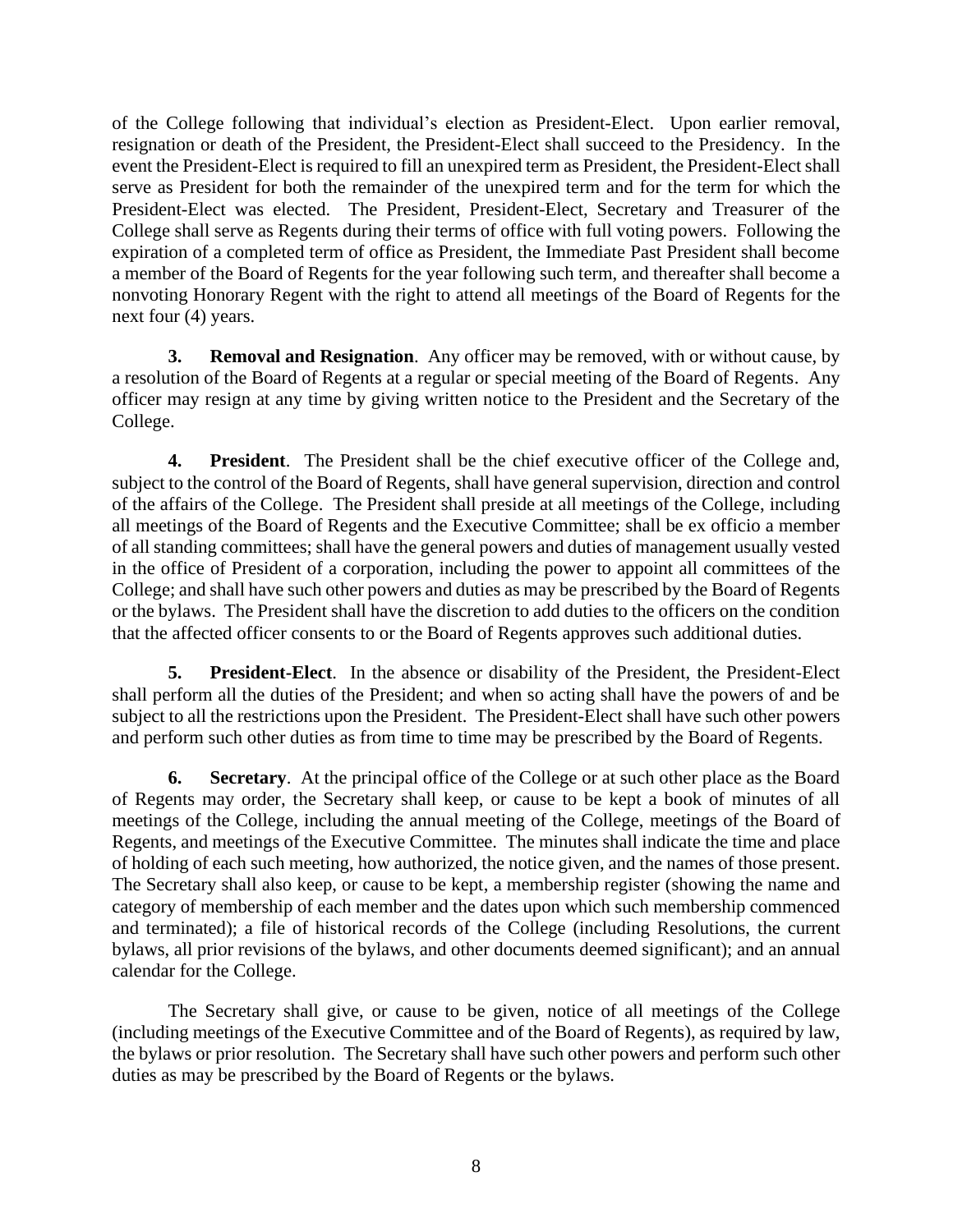The duties of the Secretary as set forth in these bylaws may be delegated by the Secretary at any time with the consent and approval of the President.

<span id="page-11-0"></span>**7. Treasurer**. The Treasurer shall keep and maintain all financial records of the College and be responsible for the funds of the College, shall make such reports as the Board of Regents and the Executive Committee may require, and shall discharge any other duties that are incident to the office or that the Board of Regents or the Executive Committee may require.

Such duties of the Treasurer as may be specified by a resolution of the Board of Regents may be delegated to a designated member of the staff of the College, or to any member of the College.

<span id="page-11-1"></span>**8. Vacancies**. Subject to the provision of Article VI of these bylaws, any vacancy that may occur in the office of the President-Elect, Treasurer or Secretary may be filled by a majority vote of the Board of Regents. An officer so elected shall hold office until the conclusion of the next annual meeting of the Board of Regents.

## <span id="page-11-2"></span>**ARTICLE VII. EXECUTIVE COMMITTEE; OTHER COMMITTEES.**

<span id="page-11-3"></span>**1. Executive Committee**. The Executive Committee shall consist of the President, President-Elect, Secretary, Treasurer, Immediate Past President, the four (4) Past Presidents immediately preceding the Immediate Past President, and the chairs of other committees created by the President under these bylaws. The President shall be the Chair of the Executive Committee and the Secretary shall be the Secretary of the Executive Committee. Consistent with the powers delegated to it by the Board of Regents, the Executive Committee shall have the power to manage and conduct the business and affairs of the College except that it shall not have the power to amend the bylaws; fix fees and contributions; elect, expel or discipline Fellows of the College; or adopt rules and regulations with respect to such actions. The Secretary shall keep and maintain minutes of all meetings of the Executive Committee and its activities. The Executive Committee shall timely report to the Board of Regents on all matters over which the Board of Regents retains control, as set out in Article V.

<span id="page-11-4"></span>**2. Other Committees**. The President may create such other committees with such numbers of members as the President may deem advisable to further the purposes of the College.

<span id="page-11-5"></span>**3. Quorum**. A majority of the members of any committee – whether such members participate in person, through virtual platforms, or by written statements delivered by mail, electronic mail, or other means authorized by Delaware law – shall constitute a quorum for the transaction of business.

<span id="page-11-6"></span>**4. Notice of Meetings**. Notice of all regular meetings of any committee shall be given to committee members by first class mail not less than ten (10) days before the meeting is held, or by telephone, or electronic mail at least twenty-four (24) hours before the meeting is held.

<span id="page-11-7"></span>**5. Policies**. If any Member proposes that the College take a policy position on behalf of the College on important environmental issues, the President shall create a Policy Committee which will, following review, make a recommendation to the Executive Committee whether the proposed policy position should be considered for adoption. All proposed positions shall be posted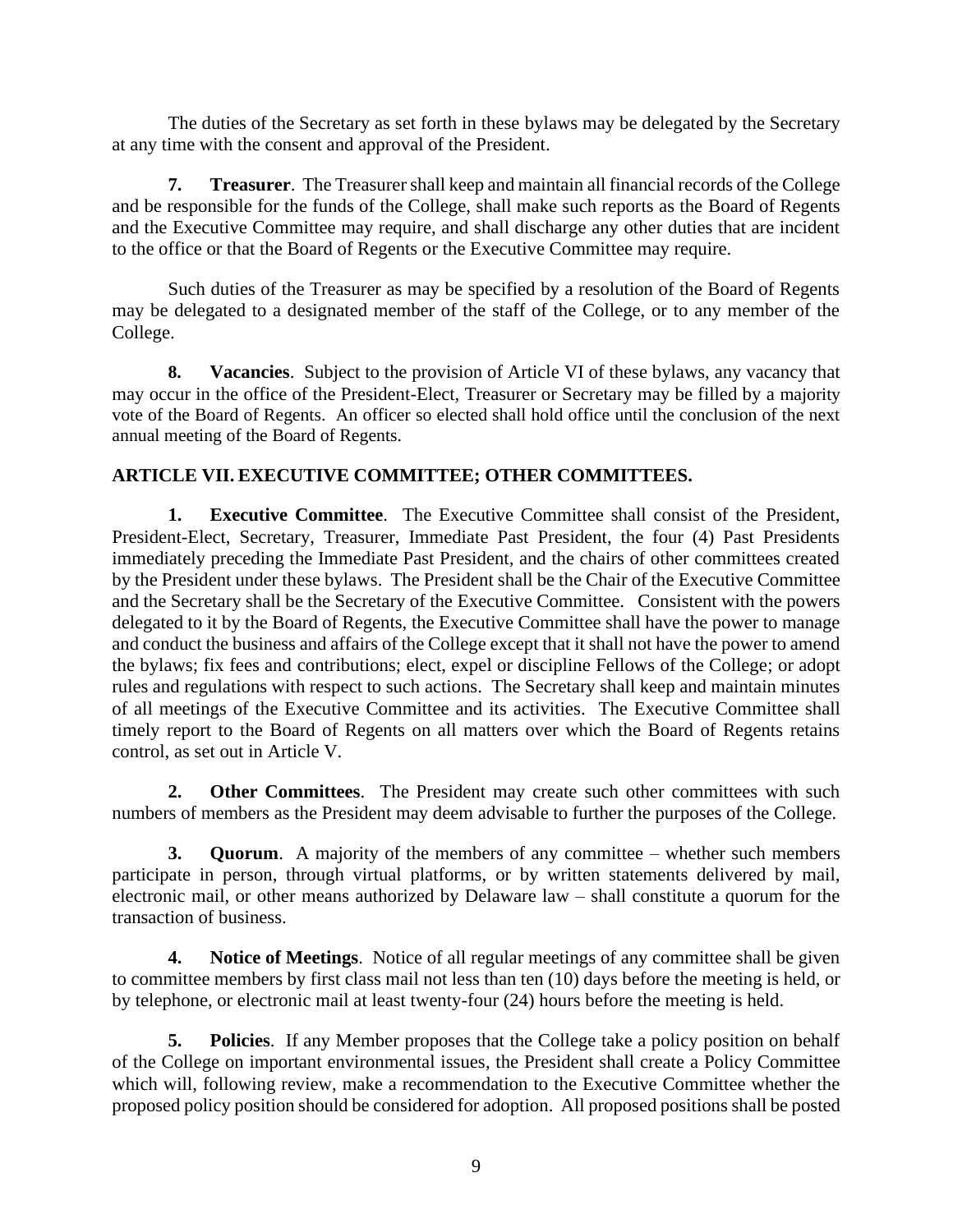on the Members-only section of the College website. An e-mail announcement shall be sent advising the Members of the posting of a proposed position. Comments of the Members shall be accepted no later than 14 days following the e-mail message announcing the posting. The Executive Committee shall set a date for a conference call among the Members to consider the proposed position and the comments received. All timely electronic and written comments shall be given the same weight as oral comments received during the conference call. Thereafter, and based upon the comments received, the Executive Committee shall circulate a final proposed position for a vote of the Members, to be completed, if possible, by the thirtieth day following the posting of the proposed position on the College website. The vote shall be taken electronically. Any deadlines contained in this bylaw subsection may be waived by a majority of the Board of Regents. A proposal which receives two thirds of the votes cast by the Members shall be adopted. Policy positions adopted by the Members shall be posted on the College website. Any dissenting opinions shall also be posted on the website. A press release may be issued by the President or President's designees on behalf of the College announcing the position. If requested by any member of the media or any government official to address the policy, only the President, the Chair of the Policy Committee, or a designee of the President is authorized to speak on behalf of the College. It shall be clear in all communications with any third party that positions taken by the College are the positions of the College, and not of any individual Members of the College.

### <span id="page-12-0"></span>**ARTICLE VIII. FINANCE AND PROPERTY.**

<span id="page-12-1"></span>**1. Fiscal Period**. The fiscal year of the College shall be the calendar year unless otherwise established by the Board of Regents.

<span id="page-12-2"></span>**2. Ownership of Property**. The title to any property, equipment or apparatus heretofore or hereafter acquired and owned shall be assigned, transferred and vested in the name of the College, or its nominee, as directed by the Board of Regents.

### <span id="page-12-3"></span>**ARTICLE IX. AMENDMENT OF BYLAWS.**

Amendment of these bylaws may be proposed at any time by either (a) a recommendation of the Board of Regents, or (b) a recommendation to the Board of Regents from not less than twenty (20) members entitled to vote suggesting a bylaw amendment. In the event that the Board of Regents proposes a bylaw amendment or receives such a recommendation for amendment, the Board of Regents shall give notice to all Fellows of the proposed bylaw amendment, which shall be considered at a meeting of the College to be held not less than thirty (30) days nor more than one hundred eighty (180) days following such notice. Said meeting may be held in person, by telephone, or by other methods authorized by Delaware law.

If voting on a bylaw amendment is conducted at an in-person, virtual, or hybrid inperson/virtual meeting of Fellows, a quorum – consisting of at least 33% of Active Fellows – must be present, and the amendment must be approved by at least two thirds of the Active and Emeritus Fellows whose votes are cast at that meeting.

Alternatively, if voting on a bylaw amendment is conducted by written communication delivered by first class mail, electronic mail or other methods authorized by Delaware law, the amendment must be approved by at least sixty percent (60%) of Active Fellows.